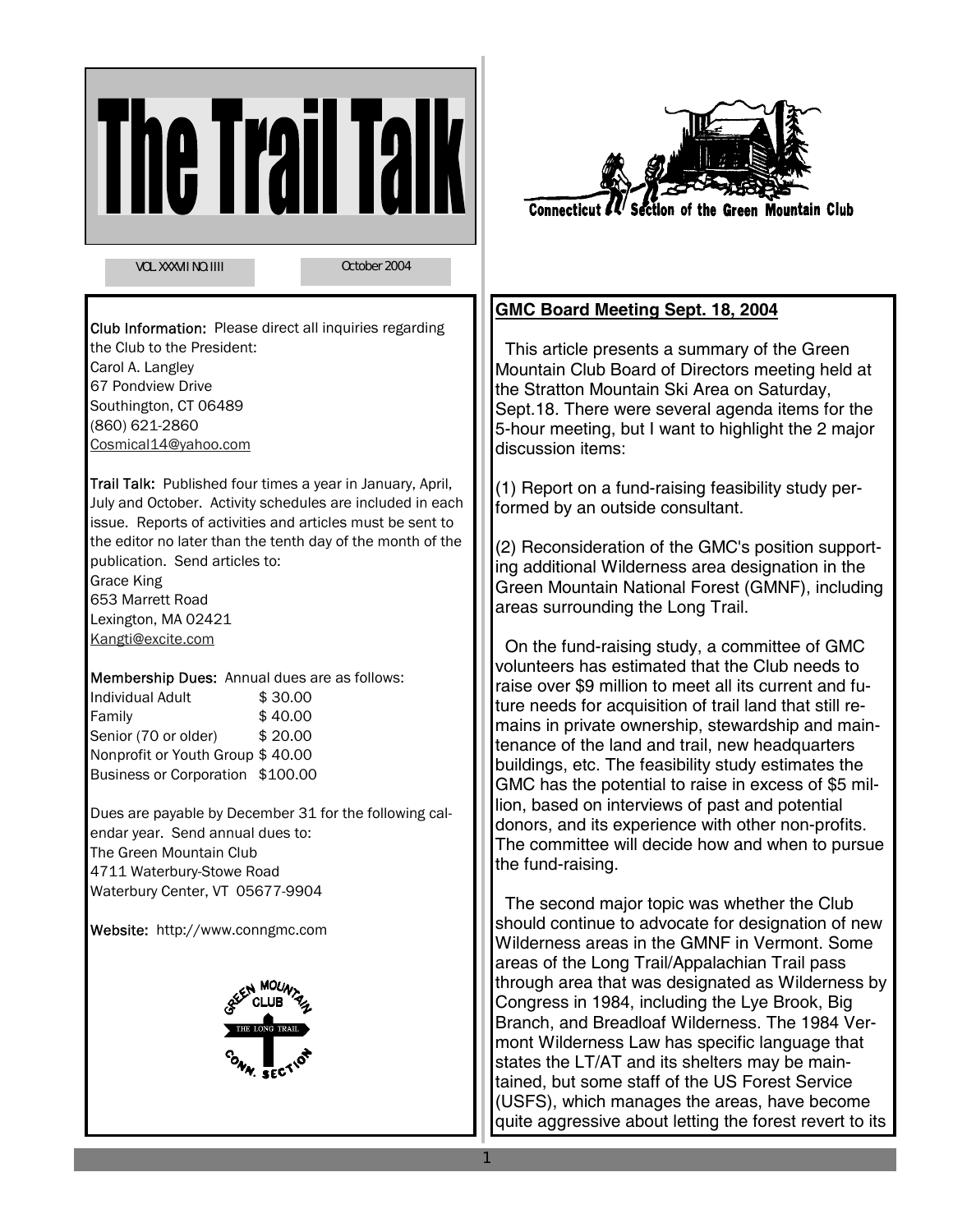#### The Trail Talk

"natural state", to the extent the hiking trail is minimally blazed and shelters are not maintained because they are unnatural to the forest. During lunch, I had an interesting chat with a Forest Service supervisor, who said that some in the USFS point back to the original 1964 Wilderness Act with its restrictive intent that overrides the specifics of the Vermont Law.

 The Board discussion was initiated by a letter from Joe Cook, a 30-year member of the Brattleboro Section and former GMC President, suggesting that the GMC Board reconsider its 1999 vote to actively support designation of additional Wilderness areas within the GMNF. Joe's letter was the result of the process required for the GMC and Brattleboro Section to get USFS approval to repair Douglas Shelter in the Lye Brook Wilderness. The GMC had to participate in several multi-hour meetings with the USFS to establish guidelines for the shelter repair, and had to concede to allowing one of the Bourne Pond shelters (also in the Wilderness) to be removed, as a compromise. Joe was at the board meeting and reiterated his concerns that Wilderness was being managed in a way that made it difficult for the GMC to maintain trails and shelters to ensure hiker safety, and therefore we shouldn't advocate more wilderness.

 (The Connecticut Section executive committee had discussed the Wilderness issue and the Joe Cook letter at our Sept. 15 meeting a few days earlier. The Wilderness discussion and issues could have a direct impact on us in the future, because the Glastenbury Mountain area is currently part of a wilderness study area. We discussed the balance of additional trail protection that Wilderness would provide, e.g., prohibition of motorized vehicles such as snowmobiles, with the additional restrictions placed on trail and shelter maintenance. The feeling in our small group, while not unanimous, was that Wilderness designation may not be the best alternative from a trail preservation standpoint.)

 The GMC board had a long discussion, during which time I stated the Connecticut Section concerns about the potential restrictions that would be placed on us if the Glastenbury Mountain area is designated Wilderness. When the vote was finally taken, I voted against continuing to advocate more wildernesses, but the GMC Board was overwhelmingly in favor of continuing to support designation of additional

wilderness areas. If you have any thoughts on this issue, or questions on any other club-wide issue, please feel free to contact me.

Jim Robertson Connecticut Section Director jrobert685@aol.com jer06073@cox.net

# **A Mountain Top Too Far July 24 - 25**

 I guess my memory is fading. My plan was to have a tough hike then camp out on a ridge or mountaintop with a view west. I knew this hike was a stretch but since it was a long time since I hiked it I had forgotten exactly how far it was or how much energy it would take. We started at 10:00 in the parking lot where the AT crosses Rt. 41 near Salisbury, CT. We climbed up to Lions Head with great views south. After a, too long, break we continued on to Brassy Brook Shelter. After a more than adequate break we headed north toward Bear Mountain, the highest mountain in CT. On the way we met volunteers from all over the country doing trail work. Reaching the top we took another long break taking in the views. Around the end of July is normally the peak for low bush blueberries on the mountaintops and this year was no different. We kept getting held up picking and eating the berries. Others were there filling containers to bring home.

 I knew of a trail off the west side of the mountain. After some hunting we located The Bee Line Trail then started the steep, very steep, descent west. It was in such poor shape most thought I was bush whacking and lost for sure. After the descent, and some for real bush whacking, we arrived at the AMC cabin. Knowing we would be without water for a while, and there were several short but gut grinding climbs, we filled our water bottles.

 We took, for the most part, the survey line between MA and CT climbing up to Round Top. There we had a great view of Bear Mountain which we just come down, north up to MT. Greylock and south over Riga Lake and beyond with more blueberries. Some discussions started because now fatigue was setting in and there was another decent and gut grinding short climb to go. No water, can't stay here.

 Another short descent then The Climb up to MT. Frissell. The south side of this mountain is the highest point of land in CT. It is also interesting because the register on top has many names of those who are doing the highest point of land in all 50 states. It would have been interesting if most of us weren't too busy resting to read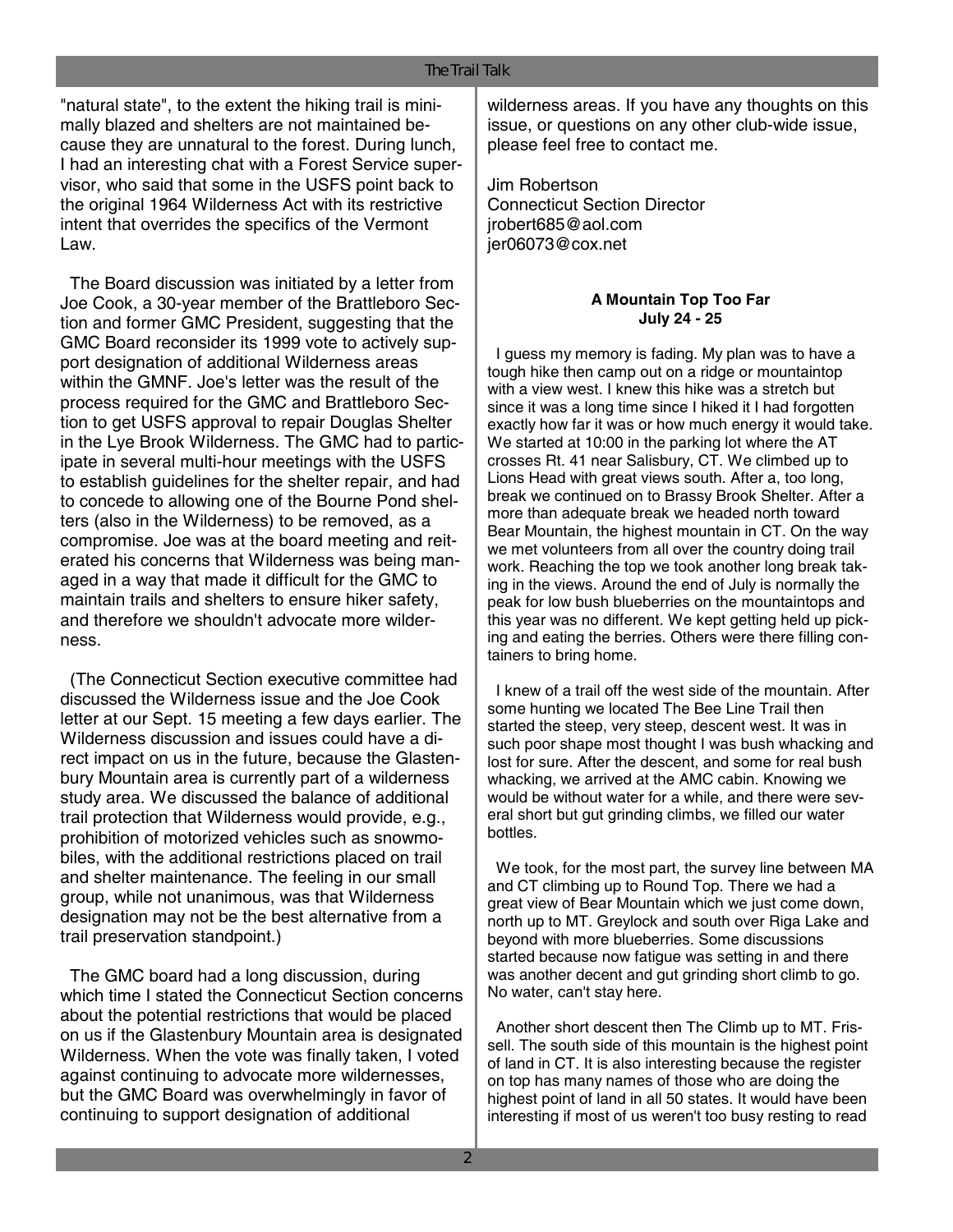the register. We hiked down the south side to where the marker is indicating the highest point of land in CT. After a few pictures we continued on.

 Going west we hiked to the tri-state marker, CT, NY and MA. After a few pictures the debates intensified about how far to go and would we make Alander MT. No water, can't stay here. We walked into NY then north into MA. the Washington Forest on the little used Ashley Trail.

 After a couple of miles the climb to Alander was still several miles away and it was now about four. Too Far. We picked several level areas next to a brook, pitched the tents then settled in for the night. The Forced March Was Over For The Day. We guessed we had put in about 8 or 9 tough miles.

 The next morning more debates. It was decided we should start to head back somehow. Many, too many, years ago I had found an old woods road south of where we were which wound up on the Taconic Ridge with views west. We thought we would try it. Hiking south on what looked like a cross-country ski and snowmobile trail we spotted a porcupine climbing a tree. After several pictures we continued on the ever smaller and disappearing trail. I kept trying to go west toward the ridge but never ending laurel thickets kept popping up. A fight of gigantic proportions for anyone, I was on a hike one time on which a lady was brought to tears poking through a laurel thicket we were in so I thought I better try to avoid them at all costs. The faint trail disappeared so we were bush whacking, again. I just know they all think I'm crazy & have them lost forever. Trending east, to stay out of the laurel, we wound up on the Ashley Trail again. We continued south on a almost trail into NY then back into CT., then east on a heaviy used woods road. I just know there was relief when we started to see day hikers after about 18 hours of seeing no other people at all.

We now voted to travel the sissy way, but the shortest way back. After walking a dirt road south for several miles we entered the side trail to Bald Peak. On top there were great views again. Damn, they closed the trail east back to the AT. Don't tell anyone but we took the old overgrown trail anyway, almost bush whacking. Back on the AT going south, we went up over Lions Head again then mostly downhill back to the parking lot.

 On the way home we had pizza in Winstead. We learned the next day that somebody was bitten by a timber rattlesnake Sunday near Bear Mountain. The mountains and ridges in northwestern CT do have a lot of rattlers.

Pictures of this hike, and others, can be seen in the

photo section at http://groups.aol.com/gmcct

Sarah O'Hare, Mandy Brink, Ken Williamson & His Son Tod, Jim Robertson. By: Dick Krompegal

# **Mattabesett Trail Maintenance August 7**

 After breakfast at Guida's we spotted cars on Rt. 68. We worked south blazing and clipped brush from the Black Pond area to Rt. 68. At one point we encountered a mound of trash, mostly beer cans. Dan picked up most but we had to leave some.

 We stopped far a pizza after to reward ourselves for the day's work.

Thanks for all the hard work!

Janene Batten, Ken Williamson, Richard & Leslie Chandler & their friend Rich Nilson, Lora Miller, Dan Zelterman, John Bensenhaver By: Dick Krompegal

# **A Short Tale of the Long Trail August 16-24**

We met up in Newport, Vermont on the night of the  $16<sup>th</sup>$ . The past days had been stormy and Highway 91 north of St Johnsbury was littered with coolers and apparel. Abandoned cars were parked by the freeway. Evacuation after a freak cyclone? No, it was the aftermath of the farewell Phish concert in Coventry the past weekend. We were probably the only guests at the Newport City Motel that took the term "double occupancy room" literally; most of the rooms seemed to be occupied by small nations of Phish-heads, and the common areas were festooned with wet, muddy camping gear.

 The next day we shuttled Sarah's car to Journey's End and drove to Smuggler's Notch to start our walk to Canada. The hike started on the rerouted Long Trail, which proceeds out of the Notch on an impressive milehigh stone staircase. This new route, which has rearranged the LT slightly, incorporates existing trails and eliminates a dangerous road walk on Vt. 108. The weather was clear and blue and a little bit muggy, and we enjoyed a lazy break on the shores of Sterling Pond. (In the winter you can ski across this pond from Stowe to Smuggler's Notch.) We had plenty of company on this first mile, including many creatures that do not travel on two legs (babies, dogs, and leeches). Once we and the LT left the pond's shores, we lost the crowd. We got our LT legs on the uphill push to Whiteface Shelter. It was full so we camped behind it. The LT has got a new crop of composting privies.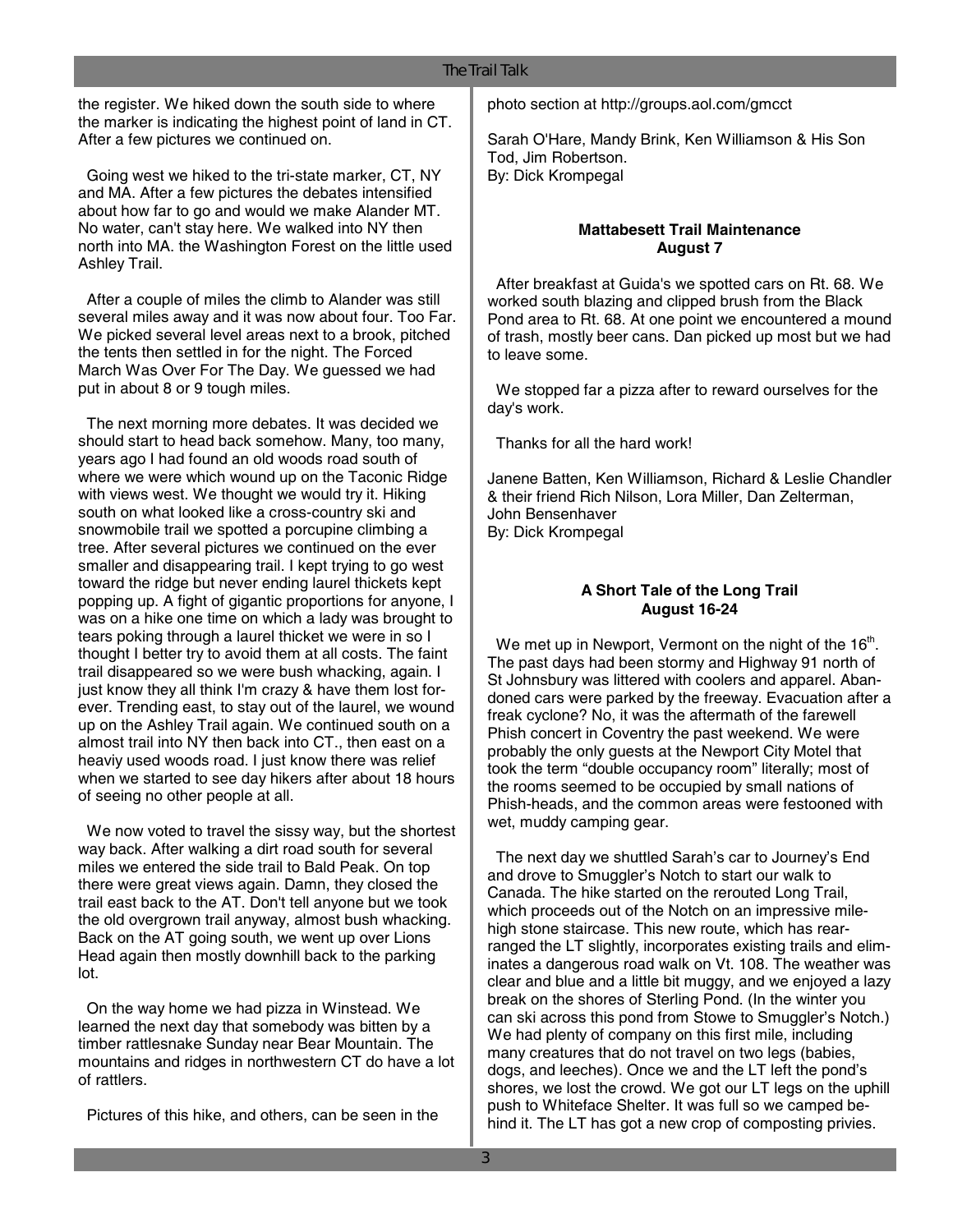The one at Whiteface does not have a front door, so a thoughtful hiker had edited the sign to call it a "publy" rather than a "privy."

 It rained gently in the night, and we had a wet scramble up to the summit of Whiteface Wednesday morning. This was our first exposure to the conditions that would prevail all week: slick, steep rock on the approaches to almost every summit, and deep mud once we got there. Vermont had record rainfall this summer. Good for maple trees and hikers' characters. We made it to Round Top Shelter that night after bypassing Johnson's urban pleasures.

 Thursday we walked through a small sugarbush and past magnificent ledges en route to the summit of Laraway Mountain. The views were limited by an oncoming storm. We made it to Corliss Camp just before the rain fell. That night the roar of a mouse awakened me. He was running laps around the windscreen of Sarah's stove and it rattled like an old-time radio thunder machine.

 Friday morning's peaks included Butternut (pretty and innocuous) and Bowen (two summits connected by a mile of nettles). In the afternoon we went through Devil's Gulch, a tropical ravine of cascades, moss and ladders, up a stone staircase to Ritterbush Lookout, and down a gentle and (idiosyncratically) dry slope to Vt. 118. We were between shelters at day's end so we camped near Fisherman's Brook.

 In the night a cold front came through. We tramped up and over Belvedere Mountain in a driving storm that lasted till early afternoon on Saturday. The trail was running with water, 4 to 6 inches deep in places. At Tillotson Camp we read many log entries about the beautiful views from the Belvedere fire tower. Perhaps the log was overstating the case, as it did with regard to the mouse population in the shelter. ("Welcome to the Hanta Hilton" was my favorite quote.)

 Sunday morning we could see our breath but the sky was blue and dry. We summited five peaks that day, ending at Jay Camp shortly before dark.

 Monday morning we scrambled up Jay Peak, then took refuge from a stiff wind in the tramway lodge. Running water! Flushing toilets! Garbage cans begging for our donations! Now we were in the home stretch. Canada by night was still a possibility, but another storm was sitting over the valley. We decided to head for Shooting Star Camp instead. A mile and a half shy of it, however, an end-to-ender informed Sarah that there were five more people about to overtake us, and only six spaces in the shelter. I decided to fire the retrorockets while my powder was still dry and ran the rest of the way to make sure that we wouldn't be crowded

out. About 90 seconds after I heaved my pack into the lean-to, the rain arrived, followed by six end-to-enders and Sarah. The shelter miraculously expanded: all eight of us were able to squeeze in (two sleeping in the rafters) and we passed a convivial night.

 In the way that storms do, this one swept the sky clean, and we had perfect conditions Tuesday for our last six miles. The terrain steadily lost altitude, and at 11 a.m. I saw a plaque on a tree. It told me that this was the beginning of the Long Trail. We were still in the woods, but just around the bend was a clearing, and a large boulder, and behind it hid Milepost 565 on the U.S.-Canada border. Just as I was saying to Sarah, "There must be a border guard around here someplace," a man in a green uniform melted out of the bushes. He greeted us, walked a few yards down the Slash (which is what the Feds call the cleared zone that demarcates our northern border), and disappeared into the forest.

 The Journey's End Trail took us back to Sarah's car via the new and old Journey's End Shelters. The new one had just opened in October 2003 and still smelled of freshlysawed boards. We stopped in Enosburg Falls for pizza, which we ate outdoors, not ready yet to rejoin civilization. Then we traveled south on Vt. 108 to collect my car. We visited GMC Headquarters in Waterbury on the way back to the freeway. We also stopped at the Ben and Jerry's factory and the Cabot Cheese outlet, which offered free samples. Civilization does have its merits, most of them edible.

Submitted by: Laurene Sorensen Participants: Sarah O'Hare, Laurene Sorensen

# **GMC Family Hike & Swim – Ward Pound Ridge Reservation in Cross River, NY August 29**

 On a hot and steamy August day, we set out into the cool woods of Ward Pound Ridge Reservation on a 3 mile hike in search of the Leatherman's Cave. The Leatherman was a mysterious hermit who lived in the mid-1800's and roamed a 365 mile circuit from Hartford, CT to Ossining, NY. Once we discovered his former cave home, we understood why he stayed there—it was cool and refreshing, and the kids had fun climbing the jumble of rocks nearby. We ended our adventure with a brisk swim in nearby Lake Oscaleta.

Hikers: Kathy Steffens & Kevin Karl (Leaders), Allison Karl, Jim Robertson, Brenna Robertson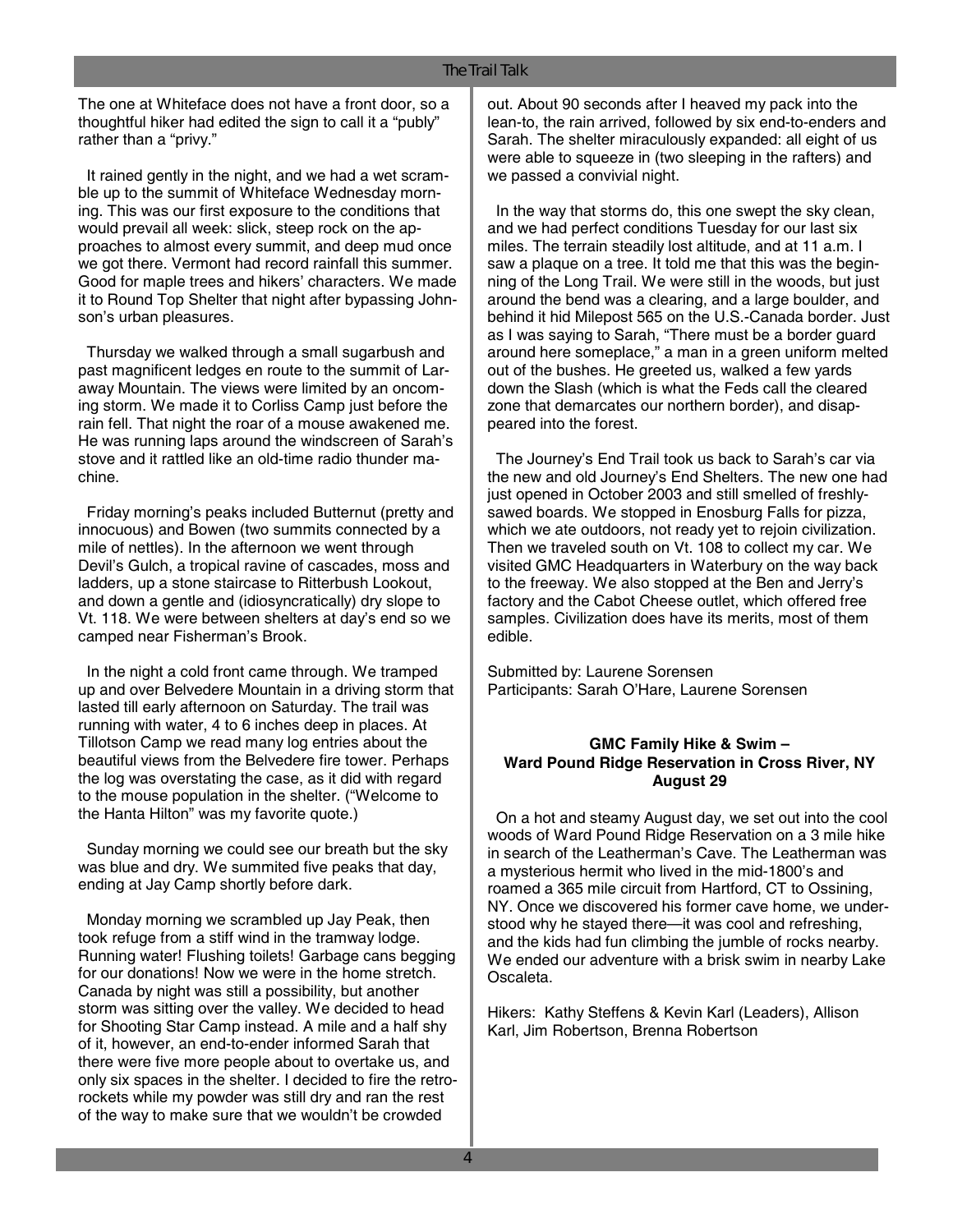#### **Ten Mile River Camping Sept. 4-5**

 We resumed our annual trip to the Ten Mile River camping area on the Appalachian Trail near Bulls Bridge, continuing an outing that started in 1996 but was canceled in 2003 due to bad weather. New members Chuck Rexroad and Polly Silva joined me and my crew for the hike in from Bulls Bridge to the camping area. We were later joined by Kevin and Alison Karl for the afternoon.

 After setting up camp, Polly and Chuck headed for Ten Mile Hill. A last bit of summer heat and humidity made wading in the river sound like a good idea, so the rest of us put on bathing suits and water shoes and made our way out from Ten Mile River into the Housatonic River. It became quickly evident that the water level was high and the currents were swift; later we heard that a water release further north o the Housatonic was causing the abnormally high volume and velocity. We didn't realize how swift until the kids started being pushed down river, unable to fight against the current or even get footing on the rocky bottom. I scrambled after them, sinking into chest-deep water in places. Eventually the kids all got over to the shore. As we made our way back upstream, we noticed a family with younger children in the middle of the river coming toward us. Soon it was clear that one boy, probably about 8 years old, who had been washed over a rock and was standing in its eddy, was unable to cross thought the currents on either side to a shoreline. We gathered up some rope and a stick, and along with two adults from this other group, managed to recover the boy and bring him back to calm waters. From that point on, we limited our wading to the gentle Ten Mile River.

 Kevin and Alison departed around dinner time. We explored a side trail from the group camping area back to the main trail, and made a visit to Ten Mile River Shelter, meeting AT thru-hikers "Flyin Brian" ( who hiked the AT, PCT, and Continental Divide Trail in 2001) and his companion. As the sun sets quickly in September, we turned in to our tents fairly early, with Brenna and Jaclyn leading the way to engage in whatever conversations are typical for 11-year girls.

 Sunday morning was overcast, with hints of rain, so we packed up after breakfast and walked north along the trail to our cars.

Jim, Brenna, and Jimmy Robertson, Jaclyn Beaudry, Chuck Rexroad, Polly Silva, Kevin and Alison Karl

# **A.T. MA Dalton to Rte. 20 Sept. 17-19**

 As we drove to Rte. 20 for our meeting spot a steady rain fell. No one was backing out so we put Henry's, John's and my pack into Charlene & Chuck Clarke's vehicle and drove off to Dalton to the Gulf Rd. parking lot. Rain gear on and packs covered we started our 3 mile hike into Kaywood Shelter. The first 1  $\frac{1}{2}$  mile is a road walk but soon we were crossing the railroad tracks and starting our ascent of the mountain. It was mostly up and down and a few rocks to scramble over before we reached the side trail into the shelter.

 When we arrived at the shelter it was a full house. Charlene & Chuck set up their tent under the over hang of the shelter. The others in our group had hiked faster and had claimed the bunks. Standing there wet and tired I had no intention of setting my tent up. So I politely asked if any one is willing to share their bunk. The rained drummed all night on the roof. Sat. morning was no different but we had a plan so off we hiked.

 First Dennis Hennessey left, next John Bensenhaver and Ross Lanius, then myself and Charlene & Chuck Clarke. Henry Smith stayed behind and caught up with the group later. We hiked in a wind driven rain using fancy footsteps to keep our feet dry. Most of the trail was a running stream on the climbs and on the descents we encountered flooded areas where trees with White Blazes were standing with water all around like they were and island. In one place we were standing on a dry piece of land trying to cross to another when we saw a flash. Charlene thought it was Chuck's camera until we hear the clap of thunder and the rumble that shook the earth. We all jumped pretty fast to get out of the water and moved quickly up a hill, there was no place to go. We looked to the sky and saw that the clouds were moving from the South to North and we were traveling south, which meant we should be out of danger soon. Reaching Blotz Rd. we took off our packs and decided to do lunch. Suddenly we see John returning on the trail with his legs all scratched up from trying to cross a flooded river/stream up ahead. He says the water was up to his waist. Next Henry arrives on the scene, then Ross returned down the trail. He says the river is bad but he thinks there is a place where we all can cross.

 The group agrees to hike ahead and access the situation when we reach the flooded river. One look at the river and hearing its roar down the bank of rocks I knew that I was hiking back to Kaywood Shelter and would not attempt this dangerous crossing. Henry, Charlene, Chuck and Ross took some time in making their decisions. John was just standing there saying I'm not trying to cross again. Soon Ross was handing me keys to his van that was parked in Dalton. Dennis who had crossed much earlier in the day, we later learned had fallen in and made a quick hike for the shelter stripping off his wet clothes and jumped into his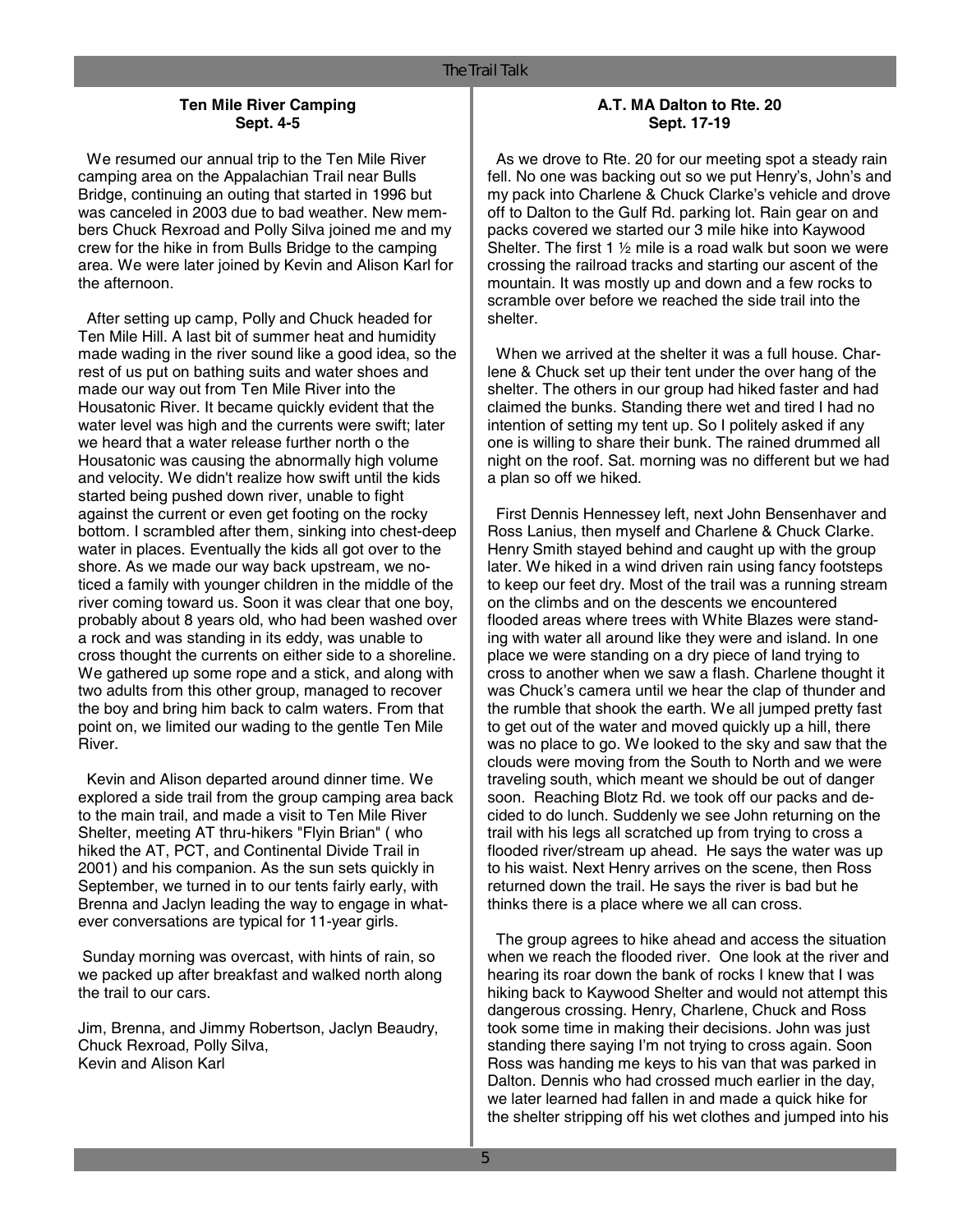sleeping bag. This was a defeating situation but a safety factor had to also be considered. So back to Kaywood hiked Charlene, Chuck, John and myself. Ross and Henry crossed and spent the night with Dennis at October MT.

 Because we were tired and wet the hike back seemed like it would never end. We did have the opportunity to hear an owl and get a peak of sunshine and hear some birds sing. We reached Kaywood at 5:30 to find only John, a thru hiker and another guy named Walter who was hiking the AT for his week's vacation heading south. The thru hiker from PA. had not seen a soul for 9 days so he enjoyed our company. The two guys even built the weary hikers a fire. The temp. dropped to 38 degrees by Sunday a.m. As I started up my stove to cook breakfast I needed to hold my hands around the flame to warm them. We had a beautiful sunrise a gently breeze and a bright blue sky. What a perfect day for hiking. After John tidied up the shelter we packed our gear and headed out to Dalton. John being the faster hiker waited patiently at the railroad crossing for the rest of us. Unloading our packs John and I walked to get Ross's van. Then returned to pick up packs and the other hikers. We drove first to Gulf Rd. to drop off Chuck & Charlene at their vehicle. Next we drove back to Rte. 20 where John's car was. Just as I parked Ross's van out of the woods he and Dennis hiked out. Perfect timing.

 A bit of information that I learned from Ross when hiking alone is to use the public transit system to get to trailheads. Then your car is left at the end of trail waiting for you on your return.

Thanks to all of you who joined me on this hike, Ross Lanius, Dennis Hennessey, Charlene & Chuck Clarke from the Montpelier Section, John Bensenhaver, Henry Smith.

By Carol Langley

#### **Mattabesett Trail Maintenance September 26**

 Marge Hackbarth had a coffee with us at Guida's, where we all met before the day's work, then she left for more fun things to do. The rest of us drove to Rt. 68.

 Laura, Sarah, Peter & Dan started working while Carol, Beth & I spotted cars at Paug Gap. The main task for the day was to inspect and refresh the blazes from Rt. 68 south to Paug Gap, about 5 miles. Laura and Sarah painted blazes all day. Except for a short stretch at the start there was not much to clip and surprisingly there was not much trash to pick up.

Marge Hackbarth, Peter & Beth Hargett, Sarah O'Hare, Laura Miller, Dan Zelterman, Carol Langley By: Dick Krompegal

#### NOTE:

Because of back to back hurricanes going by I had to cancel the August maintenance trip to VT. The first canceled maintenance trip.

# **Burr Pond Paddle/Hike October 3**

 A beautiful early fall day with a clear blue sky and a gentle breeze greeted us. Lora Miller and Sarah O'Hare met me at the boat launch off Burr Mt. Rd. The water was calm as we entered the water the girls in Sarah's canoe and I in my inflatable Kayak. As we paddled around the banks of the pond we were looking for wildlife of any kind but only found a great blue heron. The sun danced on the water and sparkled like diamonds. This being my first time using my Kayak alone I was a little slower than the girls but as I got the rhythm of paddling I was moving alone with ease and enjoying the ride. The wind picked up after the first hour we were out, a few waves were noticeable adding to the ride. We scouted around all the islands and rocks.

 Around 11:15 we headed back as Sandra Hassan was meeting us at 12:00 to do the 3.5 miles hike around the pond. Packing and changing into our hiking boots we were ready when Sandra arrived and we hiked to the picnic area to have lunch. The baker was with so we were treated to delicious oatmeal bar. The trail was very easy. We hiked the Main Blue Trail called the Wolcott Trail then took the Blue/White Dot and then hooked back up with the Wolcott Trail. There are two plaques mentioned in the write up for this trail but we did not find either.

 This pond was created 150 years ago by Gail Borden for the purpose of producing and marketing Borden's Condensed Milk. In 1861 the company relocated to Wassaic, N.Y.

Paddlers/Hikers: Sarah O'Hare, Lora Miller, Sandra Hassan, and Carol Langley.

# **The Backyard**

 Today's society is in a fast mode. Wherever I look, there is the hustle and bustle of dealing with the congestion of getting to work, putting in extra hours, and then consuming more time returning home to a list of responsibilities, commitments and, for some of us, a second job.

 I don't know about you, but I become drained and exhausted from the fast pace. I yearn to slow down and take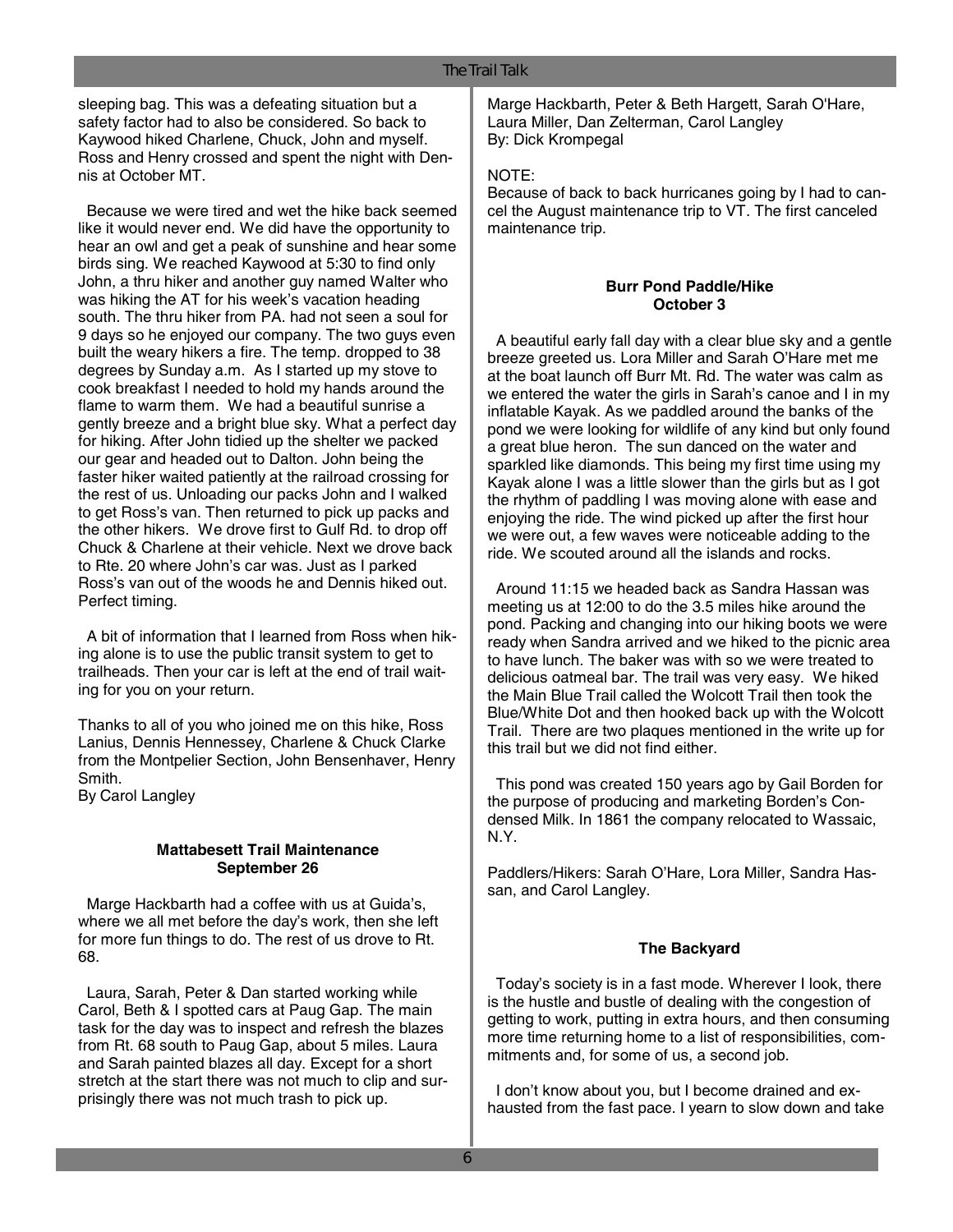it easy. Relax and go at my own pace. Serenity? Peace of mind? Almost seems out of reach. Where does one find such tranquility when the day is full to the brim of human doing and everybody wants it yesterday...whatever "IT" is?

 Upon awakening each morning, I slam the alarm clock button to off, shake the cobwebs out of my head and put on the coffee. My rented top floor apartment in a 1921 house, is a handyman's special with slanted floors and a crooked staircase balcony that overlooks the backyard. It is not your typical backyard with the patio on a picture perfect manicured lawn, surrounded by paper cut-out trees. It consists mostly of a patched asphalt driveway, over grown honeysuckle hedges, and a small square of lawn next to a garage that is on the verge of collapsing.

 With a birds-eye view and a different attitude, I look past all of this every morning while drinking my coffee on the balcony. For a few minutes, I absorb the smell of the honeysuckle bush and the still quiet that emulates from the woods that divide the neighborhood properties. As my eyes start to adjust to the dawn, I make out silhouettes of four deer in the far yard having their breakfast. I stand there observing quietly. The need to clear my throat is easily heard by them, and with a flash of white tail, the deer dart into the woods. The greyish-blue sky is now waking up with life as I watch a small coven of fruit bats flutter and dart erratically above me. Their spontaneous flight patterns are mesmerizing and instill in me a sense of wonder.

 After a few minutes, I carefully poke my head over the wood rail on the left side of my balcony to check the grey squirrel nest that is wedged in the triangular space of the roof overhang. Amongst the bedded leaves and twigs, I see a slight stirring of a grey, bushy tail. I attempt to draw the squirrel out by mimicking their familiar chirping sound. Vanished are some of the breadcrumbs that I laid out the day before.

 The sky is now a lighter shade of grey-blue and alive with the sounds of chirping warblers darting back and forth between the trees and honeysuckle bush, several breaking from their flight patterns and stopping on my balcony rail to peck and nibble at the remaining breadcrumbs. Up close, warblers have an intricate pattern of earthy colors over-lapping one another. I would think one would have to study these birds up close to be able to tell the difference between the 100 plus species that are in New England. From the white pines at the edge of the backyard, a couple of blue jays announce their arrival by squawking. I raise my binoculars towards their direction and spot the two jays fighting over a squirming worm that has been plucked fresh from the dew-soaked lawn.

 Following the blue jay's brisk flight pattern, I happen to spot the neighborhood woodchuck digging up grubs. With my binoculars raised again, I take in a 'close-up' and notice how meticulous the woodchuck is with its method of feeding. Looking away from the woodchuck, I take notice of the house spider sitting completely still in the center of her precision spun web, that is attached to the sides of the balcony, where the stairs descend. I study the cobweb closely, admiring the exactness of rectangular spacing on the circular design. The thought of reaching out and gently touching the back of the spider crosses my mind, but I withhold for not wanting to disturb her stillness.

 Suddenly, out of the corner of my eye, I catch something circling above the far tree tops at the edge of the woods. Large wing span and gracefulness while gliding with the invisible wind currents. Too large for a hawk. Must be a turkey vulture. Ah, another one enters the circling. I am mesmerized by their gliding, as they approach closer. I raise my binoculars and my eyes fill with feathers of detail. Swoosh! One of the vultures swings down and across my backyard, maneuvering its way through the pine trees, and landing within an umbrella of branches. The vulture lets out an odd cawing as if to greet me good morning. Did I mention the two red tail hawks that fly between the oak trees of neighboring yards? My curiosity of the red tail is enough of an excuse to take the day off from work and just observe them. I wish I could, but...

Anycase, it's time to get ready for work.

 As I retreat from my private backyard sanctuary, I hear myself starting to grumble about having to jump into the congestion of the day, do not stop/go directly to jail, uh, I mean work and earn my paycheck.

Oh well, such is life.

I thank God for my backyard.

Steve Keri 8/17/04